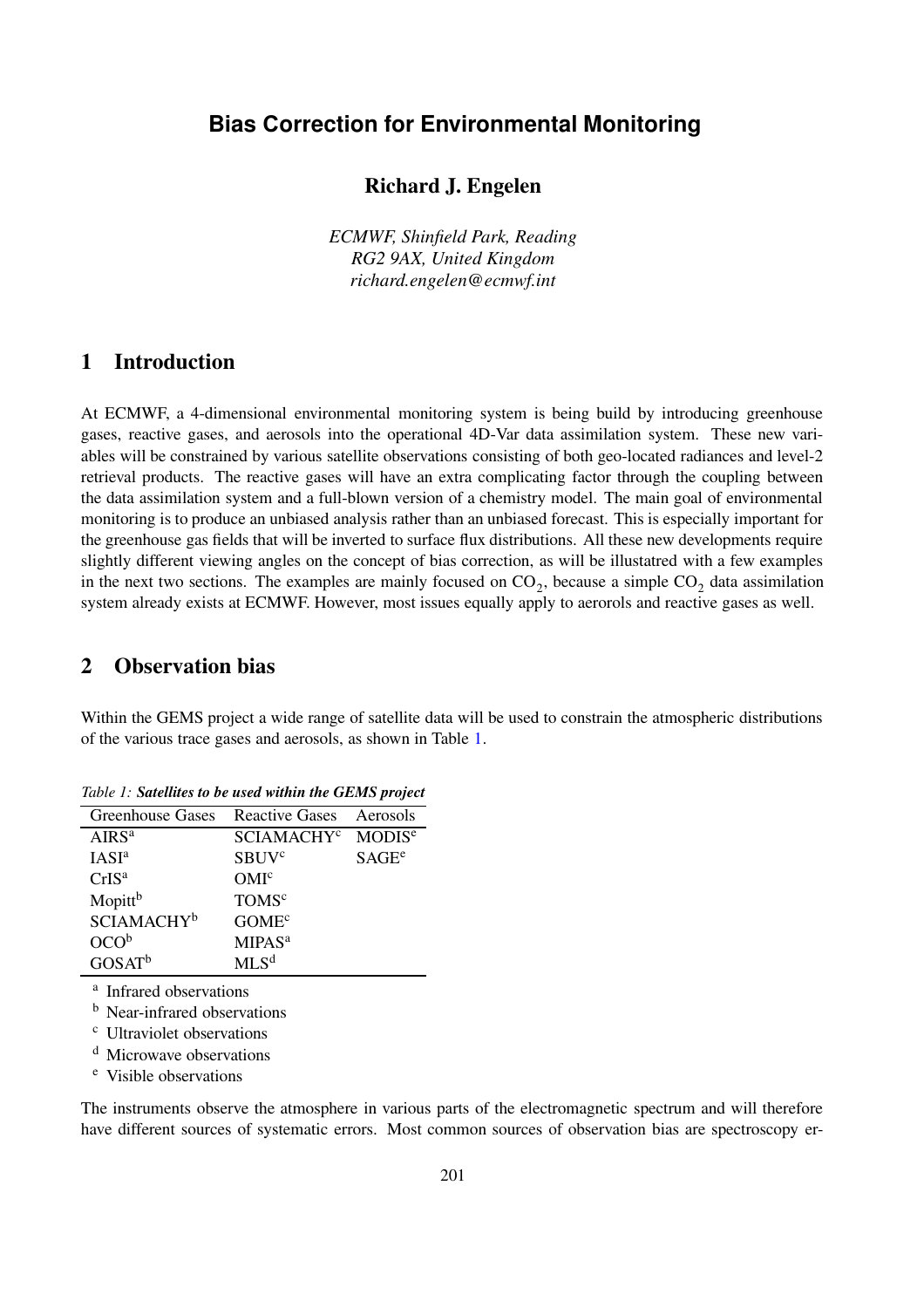

<span id="page-1-0"></span>*Figure 1: AIRS monitoring.*

rors, (undetected) clouds and/or aerosols, surface reflectivity errors, and errors in climatological fields used in stand-alone satellite retrievals. For the purpose of data assimilation we can divide the satellite observations into two distinct categories: radiance observations that are directly assimilated and retrieval products. An example of the first category are the observations from the Advanced Infrared Sounder (AIRS) that are directly assimilated to constrain temperature, humidity, ozone, and  $CO_2$ . An example of the second category are the total ozone products from the Total Ozone Mapping Spectrometer (TOMS). Careful monitoring of the radiances and independent validation of the retrieval products will be required to minimize the observation bias.

# **2.1 Effect of bias correction on the CO**<sup>2</sup> **estimation from AIRS**

A standard method to estimate observational bias in satellite observations is to monitor first-guess departures for a certain period of time, as shown in Figure [1.](#page-1-0) First-guess departures are calculated as the observed brightness temperatures for a certain spectral channel minus the model simulated brightness temperatures. When we select clear data only, we obtain a representation of the systematic difference between the observations and the model. These differences can be caused by both observation error (including radiative transfer error) and model error. The model error component is often minimized by only gathering statistics close to accurate independent observations (e.g., radiosondes). The systematic differences in Figure [1,](#page-1-0) which shows the statistics for an AIRS channel sensitive to mid- and upper tropospheric  $CO_2$ , are relatively small and constant for this particular month. Therefore, this channel could be easily corrected for the bias. However, the  $CO_2$  signal we are trying to extract is of the same order of magnitude as the bias, as is shown in Figure [2.](#page-2-0) This means that there is potentially a danger of removing the signal through the bias correction or interpreting a bias as a  $CO<sub>2</sub>$ signal, as will be illustrated in the following example.

Figure [3,](#page-2-1) shows averaged  $CO_2$  results using two different bias correction methods. The  $CO_2$  estimates come from the single column implementation described by *Engelen and [McNally](#page-4-0)* (2005). The figure on the left used a flat (global mean value) bias correction for each individual channel, while the figure on the right used a gamma bias correction (see elsewhere in these proceedings). Both methods did not take  $CO_2$  variations into account. It is immediately clear that large differences can result in the  $CO_2$  estimates from only small differences in the bias correction. Only independent validation data can show which result is closer to the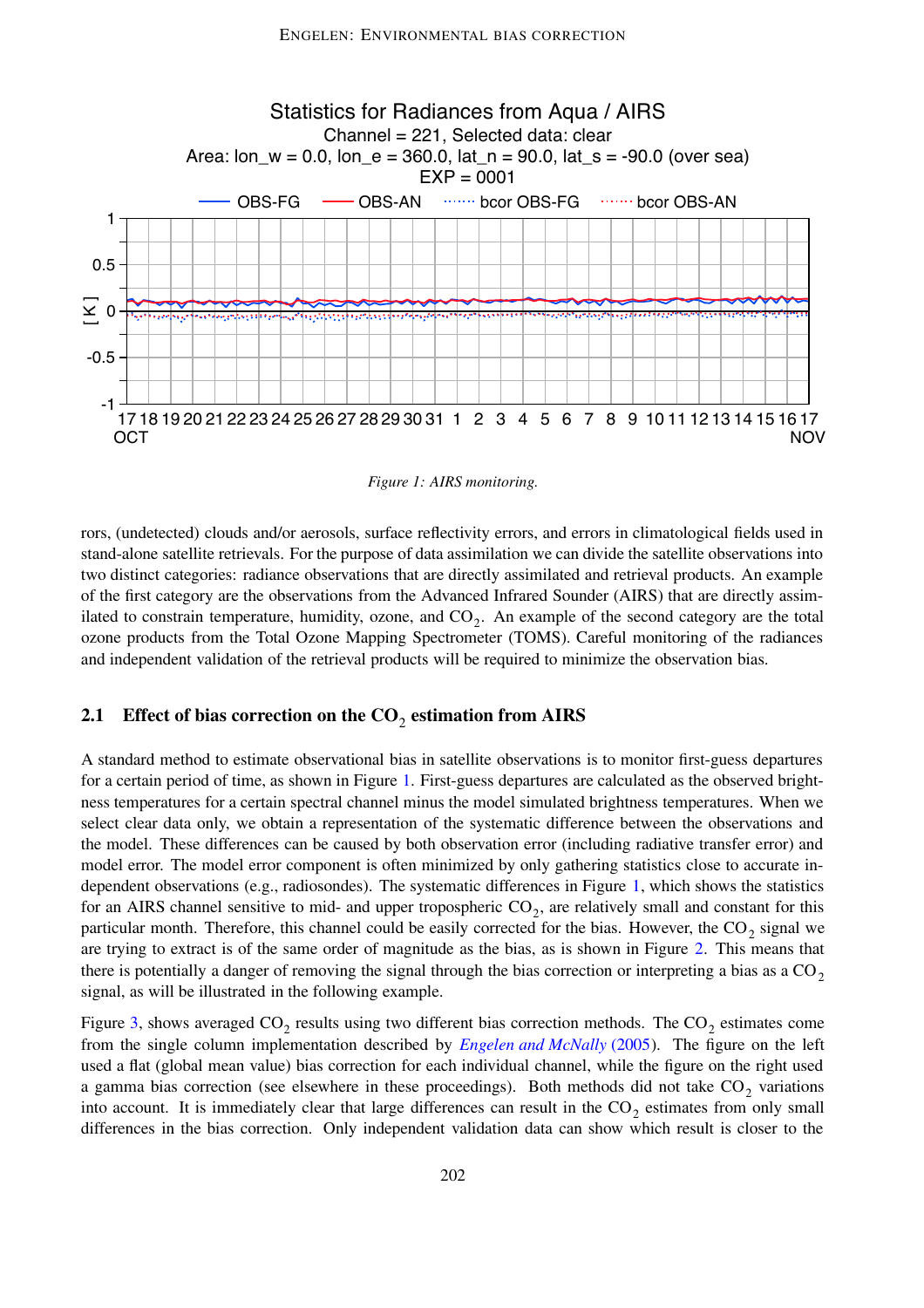

<span id="page-2-0"></span>*Figure 2: Sensitivity of AIRS longwave channels to background error perturbations of temperature, water* vapour, and ozone as well as to seasonal perturbations of  ${CO}_2$ . Vertical grey lines indicate AIRS channels *that are being used in the operational data analysis system.*



369.00 370.50 372.00 373.50 375.00 376.50 378.00 379.50 381.00 382.50 384.00 369.00 370.50 372.00 373.50 375.00 376.50 381.00 382.50 384.00 378.00 379.50

<span id="page-2-1"></span>*Figure 3: AIRS CO*<sup>2</sup> *results using a flat bias correction (left) and a gamma bias correction (right).*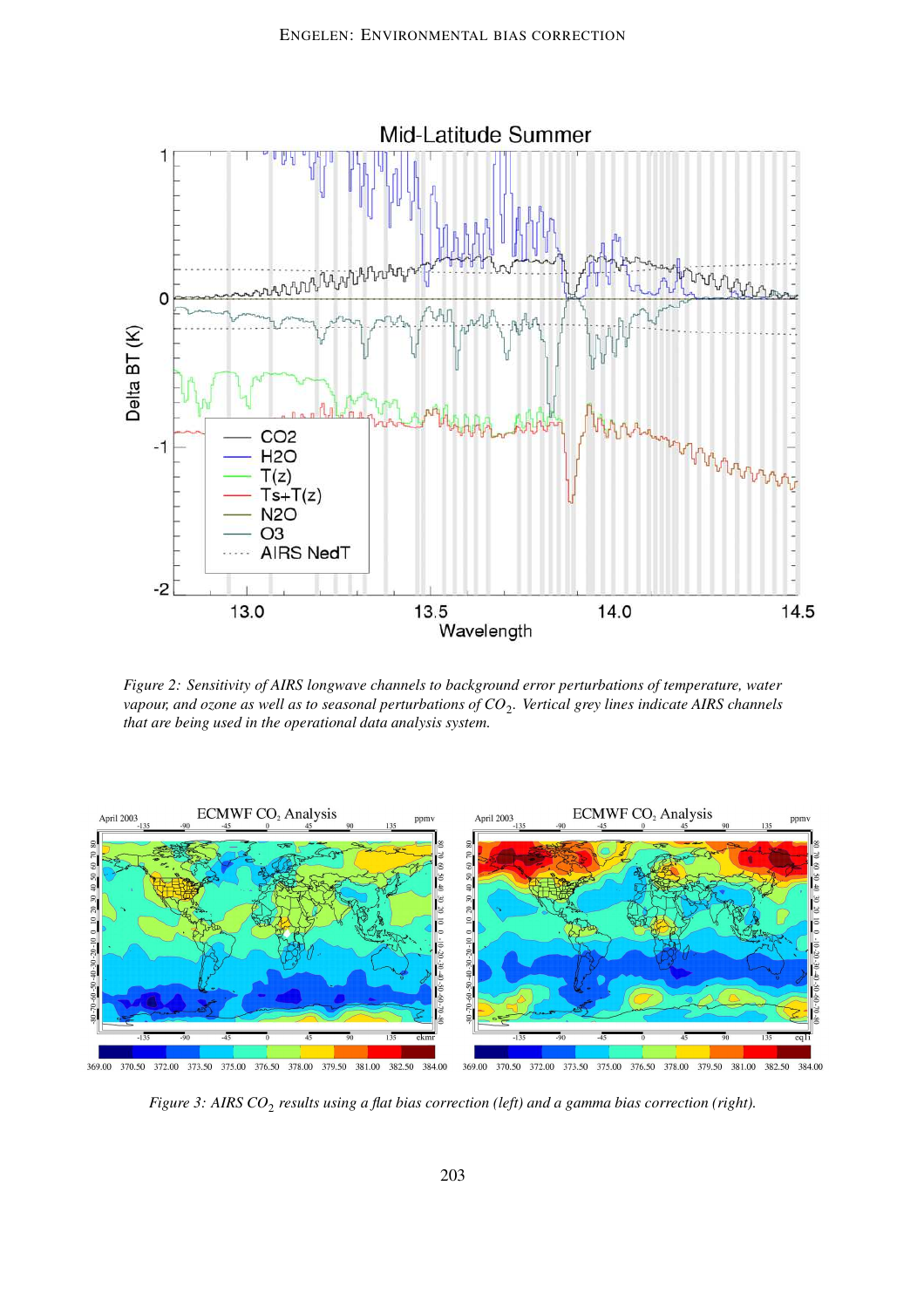

<span id="page-3-0"></span>Figure 4:  $CO_2$  results over the west Pacific using a cloud detection algorithm that fails to detect very thin *cirrus (left) and using a corrected cloud detection algorithm.*

truth. However, the amount of accurate validation data is often limited. Although surface networks are still expanding, they are often not sufficient, especially when considering that only aircraft profile data can be used for proper bias correction.

#### **2.2 Cloud detection bias**

Another bias in the  $CO_2$  estimates is caused by problems with the cloud detection for the AIRS radiances. Although the cloud detection works very well in most cases (*[McNally](#page-5-0) and Watts*, 2003), the assumption that there are no systematic errors proved to be a problem in the tropical convective areas. The detection of thin cirrus (thin enough to still show the atmosphere and/or surface underneath it) was compromised by large systematic errors in the background water vapour profiles that affect the lowest peaking channels in the longwave band (sensitive to water vapour). This meant that cloud-affected channels were slipping through at the edges of tropical convective systems and creating anomalous high  $CO_2$  estimates. The effect is shown in Figure [4](#page-3-0) where the left panel shows the results using the original cloud detection algorithm and the right panel shows the results using a corrected cloud detection algorithm. The problem with these kind of effects is that it is often not clear if the anomalous  $CO_2$  values represent the real variability or if they are caused by problems in either the bias correction or the cloud detection.

### **3 Model bias**

Systematic model errors are an even harder problem to deal with. For the greenhouse gases, for example, we know that the forecast model is biased, because we do not have perfect knowledge of the surface fluxes. We are actually trying to estimate these surface fluxes from the analyses through off-line inversion models (e.g., *[Gurney](#page-4-1) et al.*, 2002). This is illustrated by Figure [5](#page-4-2) that shows the north-south gradient of zonal mean  $CO_2$  at the surface modeled by the ECMWF model and observed by NOAA/CMDL surface flasks from the GLOB-ALVIEW data set (*[GLOBALVIEW-CO](#page-4-3)*<sup>2</sup> , 2003) on the left. The right panel shows the northen hemisphere seasonal cycle for the ECMWF model and the surface flasks. Although the model compares generally quite well with the observations, there are systematic differences. It is therefore crucial to minimize the effect of the model bias on the analysis by optimally using the information of the obervations. It is also not clear how well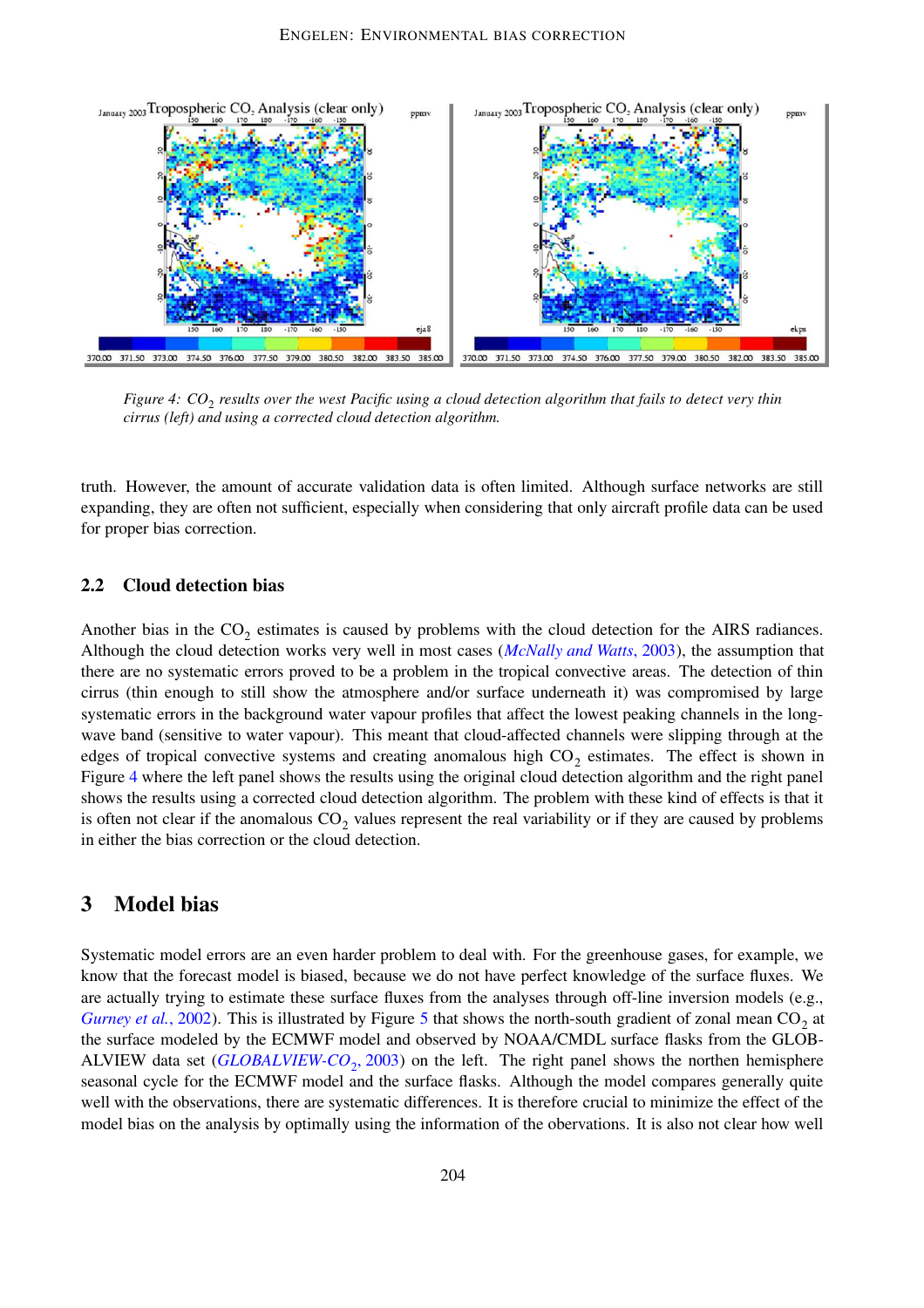

<span id="page-4-2"></span>*Figure 5: Comparisons between the ECMWF CO*<sup>2</sup> *model and surface flask observations from the NOAA/CMDL network. Zonal mean values for August on the left and northern hemisphere seasonal cycle on the right.*

tracers are transported with the vertical diffusion and convection parameterisations. The effect of these biases on the area of the atmosphere where the current AIRS observations are sensitive to  $CO_2$  is even less certain. If the analysis  $CO_2$  fields, used as substitute for individual observations in the flux inversions, are biased due to forecast model bias, flux inversions will produce the wrong fluxes. Therefore, model bias should be corrected as wll as possible and its effect on the analysis should be minimal. This all requires careful inspection of the analysis results to spot any significant model biases. For aerosols and reactive gases, where we do not invert the analysis fields to estimate surface fluxes, this is all less critical. On the other hand, the model errors are likely to be much larger. For aersols, assumptions need to be made to describe the size distributions, and for the reactive gases we will have a complicated coupling between the assimilation model and detailed atmospheric chemistry models.

## **Acknowlegdements**

The author would like to thank Soumia Serrar, Antje Dethof, Angela Benedetti, and the rest of the GEMS team for their contributions to this work. The work is funded by the EU FP6 project GEMS.

# **References**

- <span id="page-4-0"></span>Engelen, R. J., and A. P. McNally (2005), Estimating atmospheric  $CO_2$  from advanced infrared satellite radiances within an operational four-dimensional variational (4D-Var) data assimilation system: Results and validation, *J. Geophys. Res.*, *110*, D18305, doi:10.1029/2005JD005982.
- <span id="page-4-3"></span> $GLOBALVIEW-CO<sub>2</sub> (2003)$ , Cooperative Atmospheric Data Integration Project - Carbon Dioxide, CD-ROM, NOAA CMDL, Boulder, Colorado [Also available on Internet via anonymous FTP to ftp.cmdl.noaa.gov, Path: ccg/co2/GLOBALVIEW].
- <span id="page-4-1"></span>Gurney, K. R., et al. (2002), Towards robust regional estimates of  $CO_2$  sources and sinks using atmospheric transport models, *Nature*, *415*, 626–630.